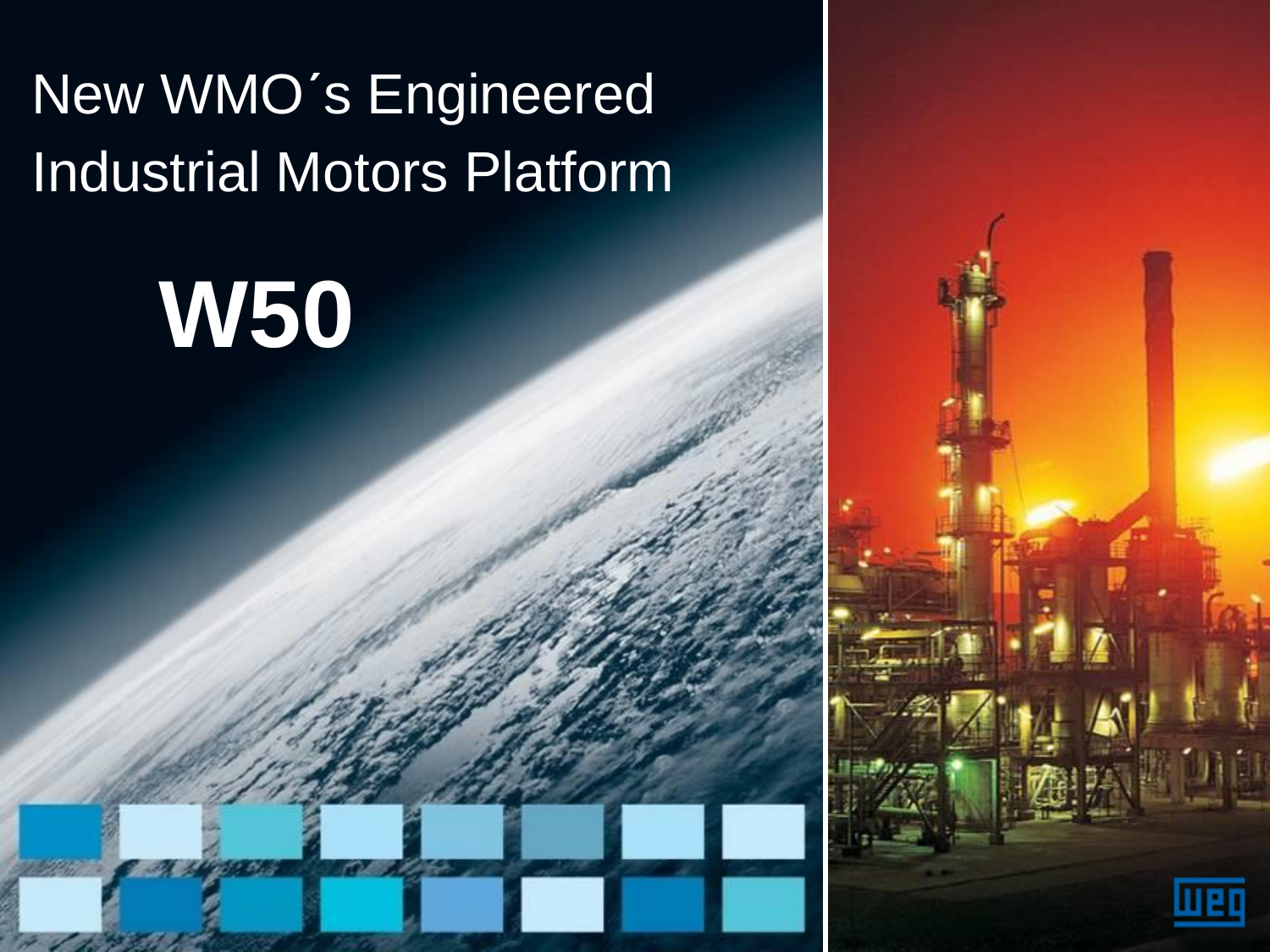## New W50 Motors



**The WEG W50 motor line is a product designed for industrial applications featuring high performance and reliable for the most severe operating conditions. Intensive optimization works have been carried out by WMO engineering team with the application of state-of-art tools aiming at achieving an optimized yet robust design, making it suitable to the most severe industrial applications.**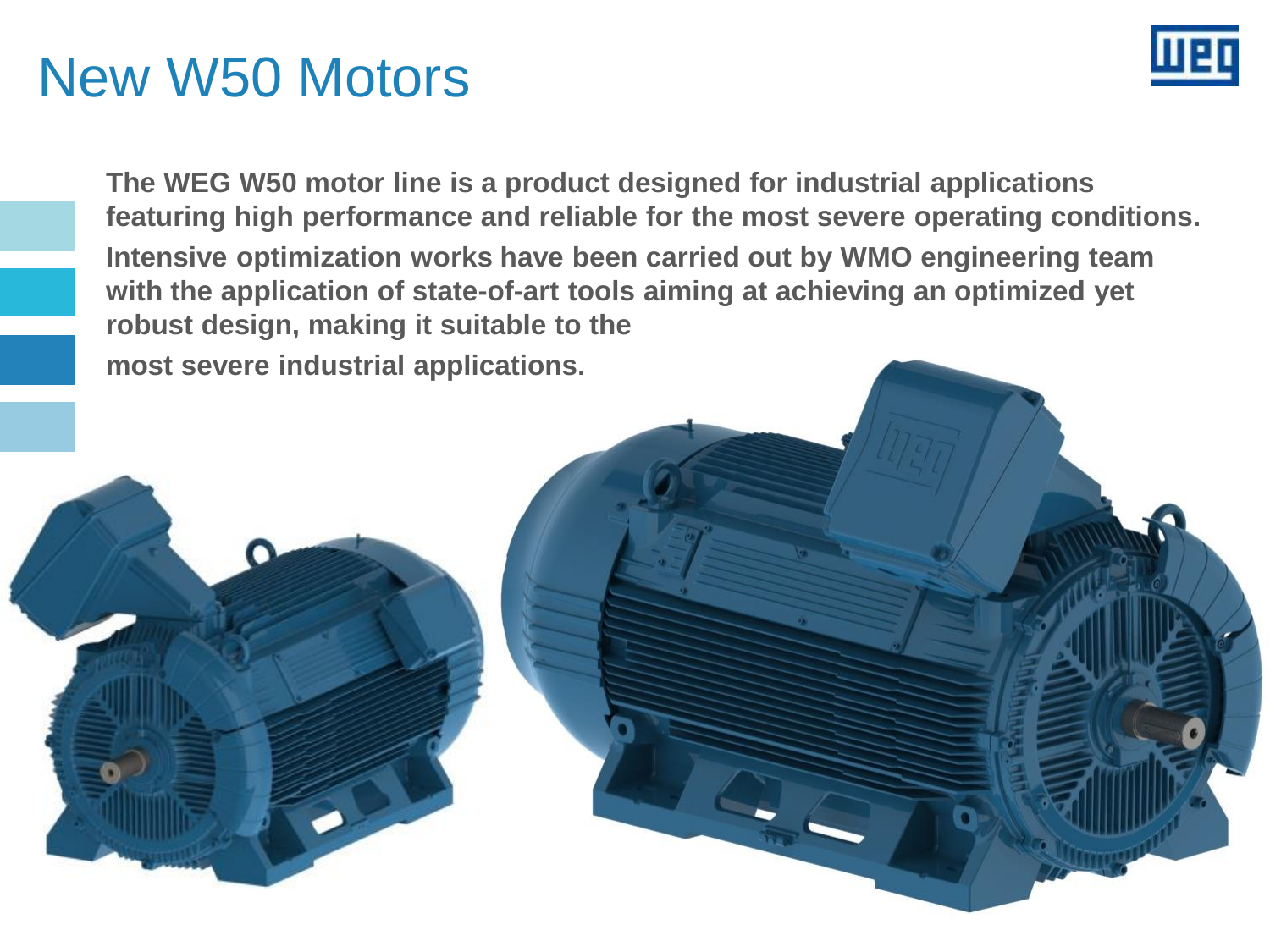# **Benefits**

- **Rugged and compact design**
- **Fully manufactured on high quality** cast-iron
- **Modular construction**
- **Low vibration levels**
- **Low noise levels:** 
	- 82dB(A) at 3600 rpm (60Hz)
	- 78dB(A) at 3000 rpm (50Hz)
- Rigid Shaft Design for all motors up to 3600 RPM – no VSD limitations
- **Rolling Bearings for all motors and** speeds – grease lubricated
- **Low bearing temperature**
- **Suitable for oversized terminal boxes** and a wide range of accessories
- **High overall performance**
- **High energy efficiency levels**
- **100.000 hours Bearing L10h life (direct** drive)
- Reduced motor lenght and weight
- **Suitable for high speed applications** up to 5000 RPM (under request)





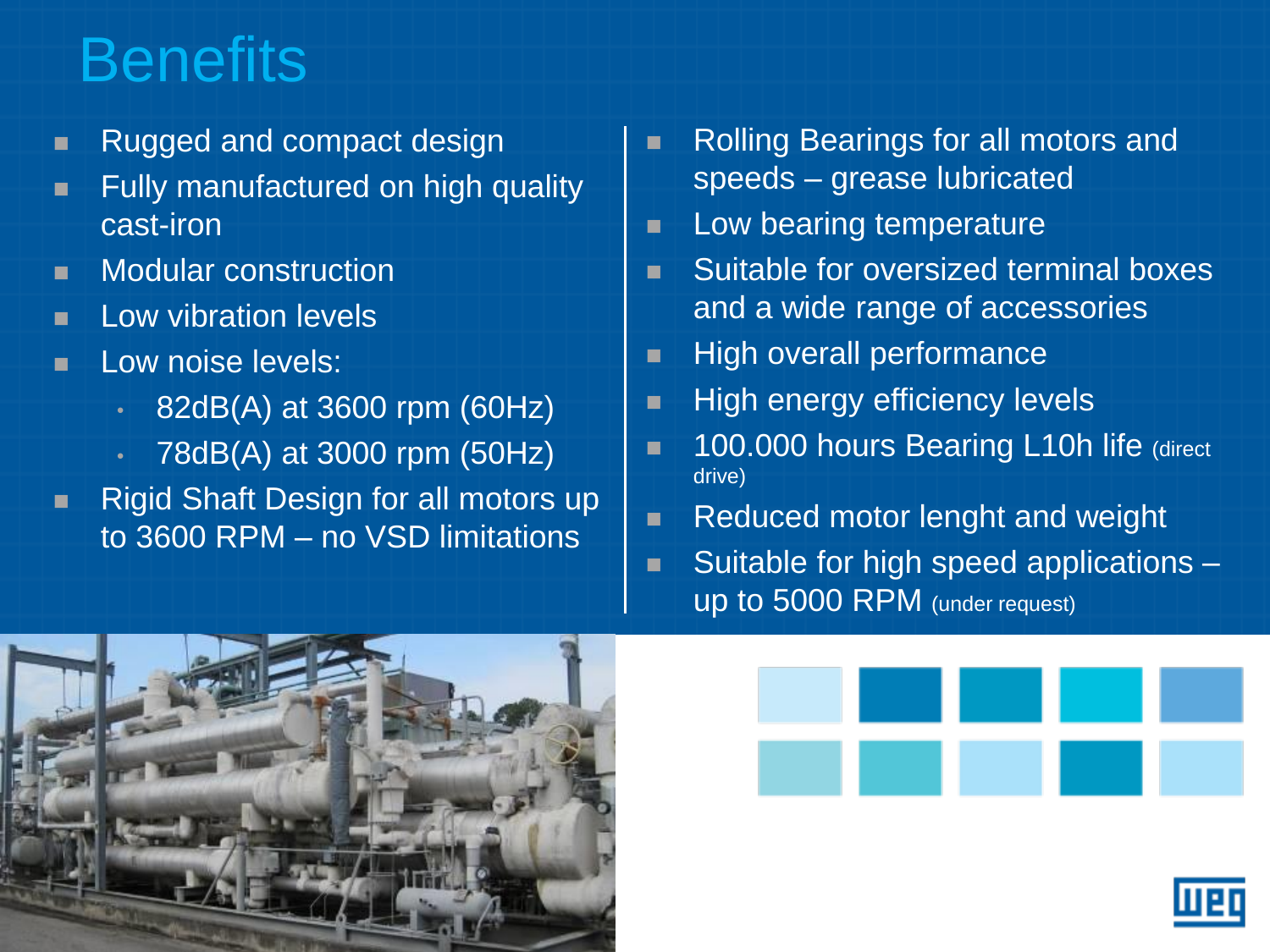# Product features – Basic Scope



- Rated Output: 125 to 1750 HP
	- Number of Poles: 2 to 12
	- Frame Sizes: IEC 315 to 450 / NEMA 5009/10 to 7008/9
	- Voltage: Low or Medium Voltages
	- Frequency: 50 or 60 Hz
	- Degree of Protection: IP55
	- Mounting: B3 (Other mountings as optional)
	- Bearing type: Ball Bearings (Sleeve bearings as optional)
	- Suitable for frequency inverter application
	- Cooling Method: IC-411 according to DIN EN 60034-6 Standard



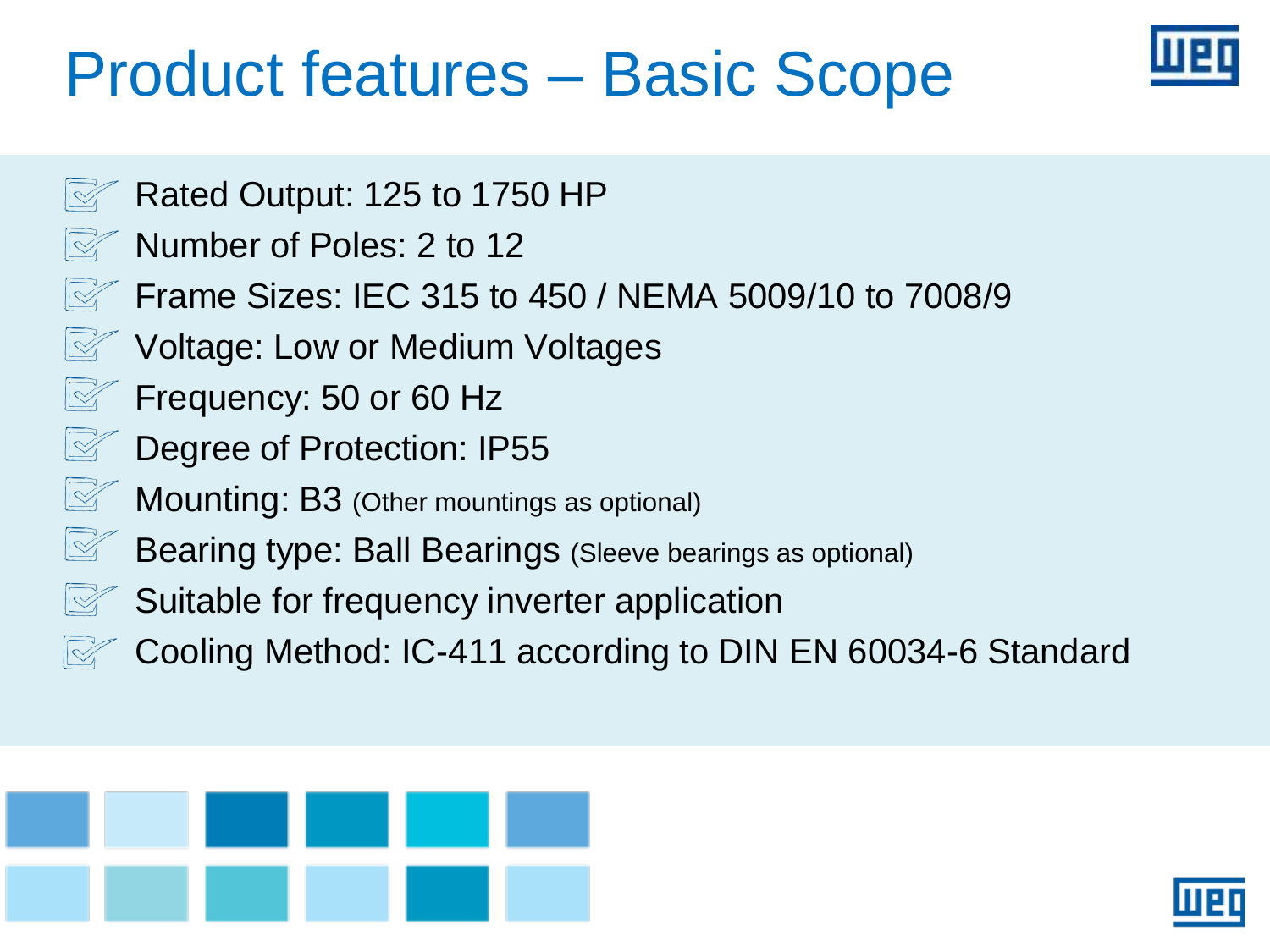

Optimized Feet design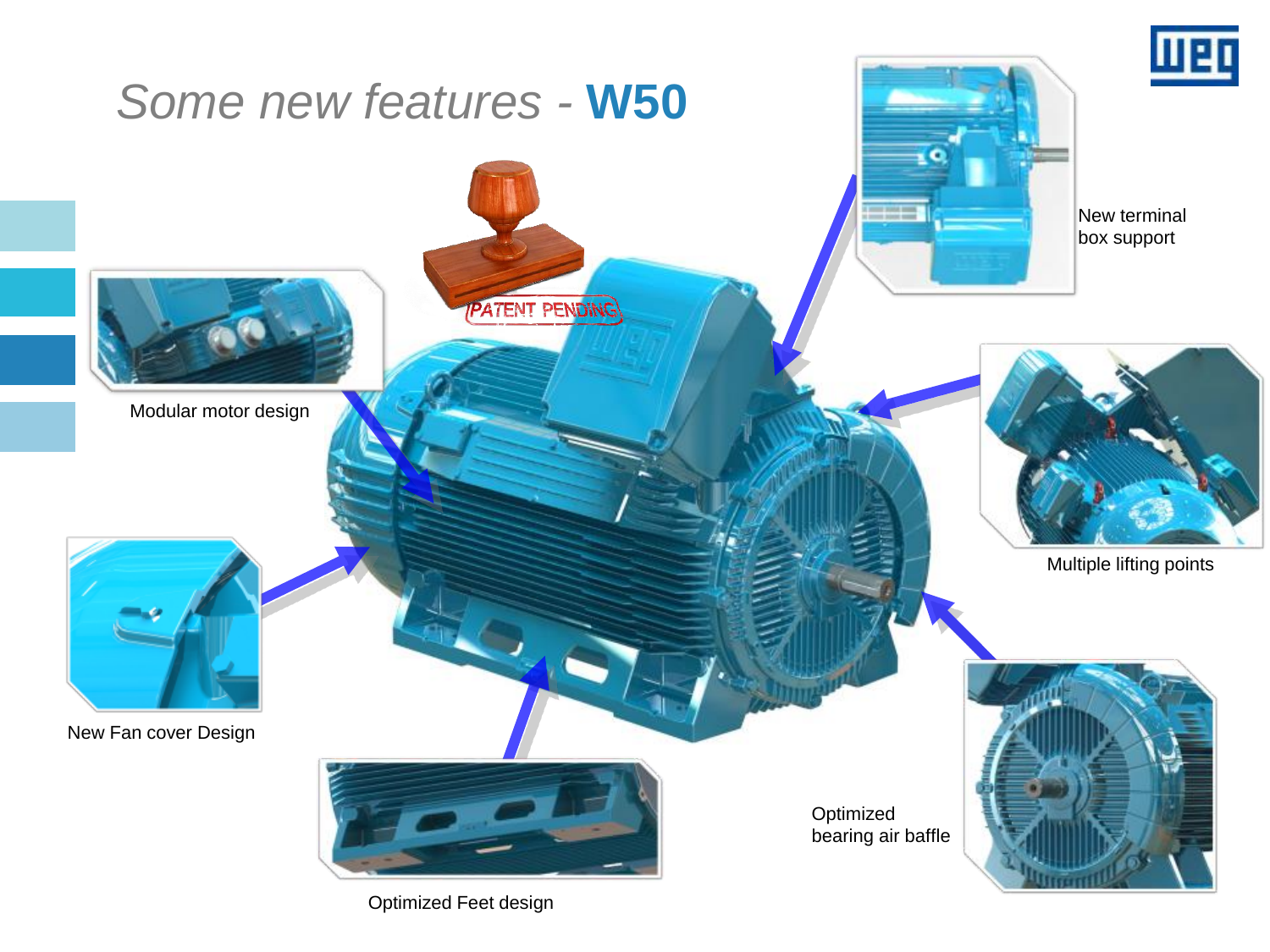

## Summing Up

**Adding all the results shown above, we have a more compact a lighter motor when compared to our current HGF design and also the main players on the market.**



#### **Lenght and Weight comparison to current HGF**

|            | Frame   | Lenght (mm) | <b>Reduction</b> | Weight (kg) | <b>Reduction</b> |
|------------|---------|-------------|------------------|-------------|------------------|
| <b>W50</b> | 315 H/G | 1675        | 12%              | 2000        | 9%               |
|            | 355 J/H | 1807        | 16%              | 2600        | 15%              |
|            | 400 L/K | 1840        | 15%              | 3200        | 14%              |
|            | 400 J/H | 1960        | 21%              | 3400        | 26%              |
|            | 450 L/K | 2014        | <b>19%</b>       | 4675        | 21%              |
|            | 450 J/H | 2164        | 13%              | 5280        | 11%              |

| <b>W50 X Siemens' H-Compact</b><br>on same output<br>Length and Weight |             |                |                |  |  |  |
|------------------------------------------------------------------------|-------------|----------------|----------------|--|--|--|
|                                                                        | Frame       | Length<br>(mm) | Weight<br>(kg) |  |  |  |
| 315                                                                    | 50XX        | $-135$         | $-50$          |  |  |  |
| 355                                                                    | 58XX        | $-178$         | $-150$         |  |  |  |
| 400                                                                    | 68XX        | $-165$         | $-290$         |  |  |  |
| 450                                                                    | <b>70XX</b> | $-226$         | $-90$          |  |  |  |

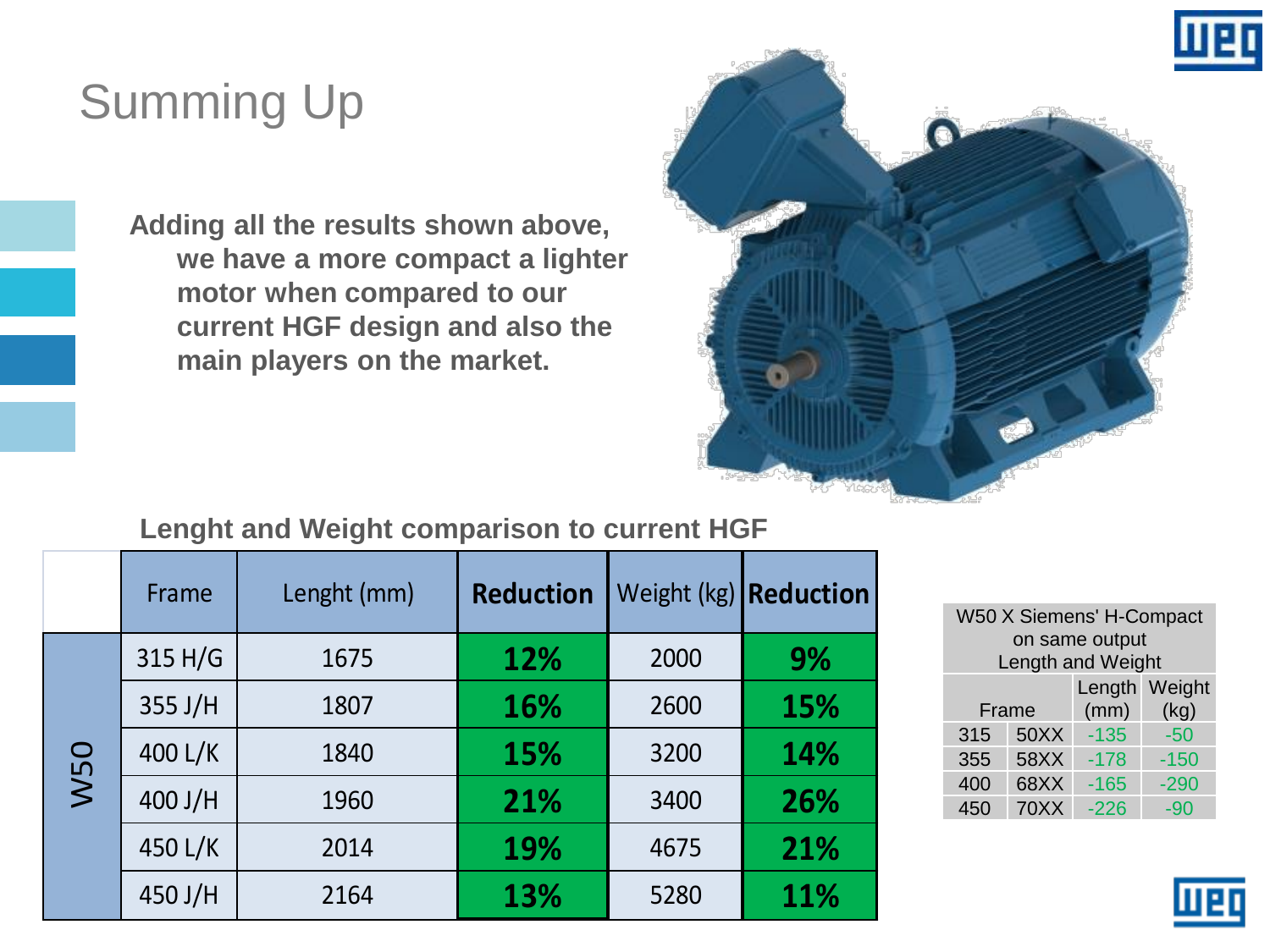

#### Modular Concept

**Sleeve bearing projects as** optional





**- New optimized** modular concept, ease of assemble and transformation without sacrificing the engineered product characteristics

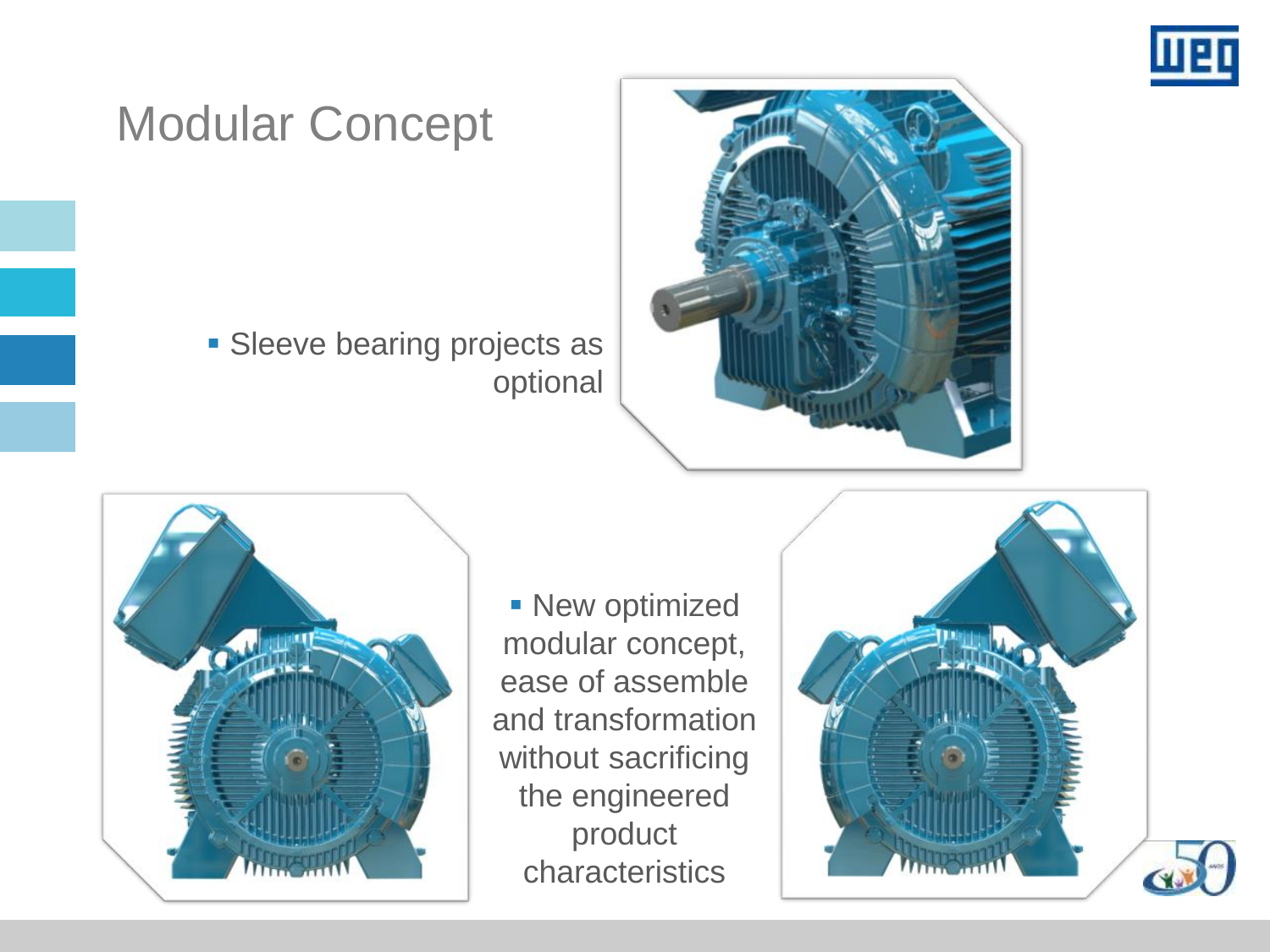

#### Modular Concept

**Shorter vertical motors** 







 Supports a wide array of terminal boxes and accessories

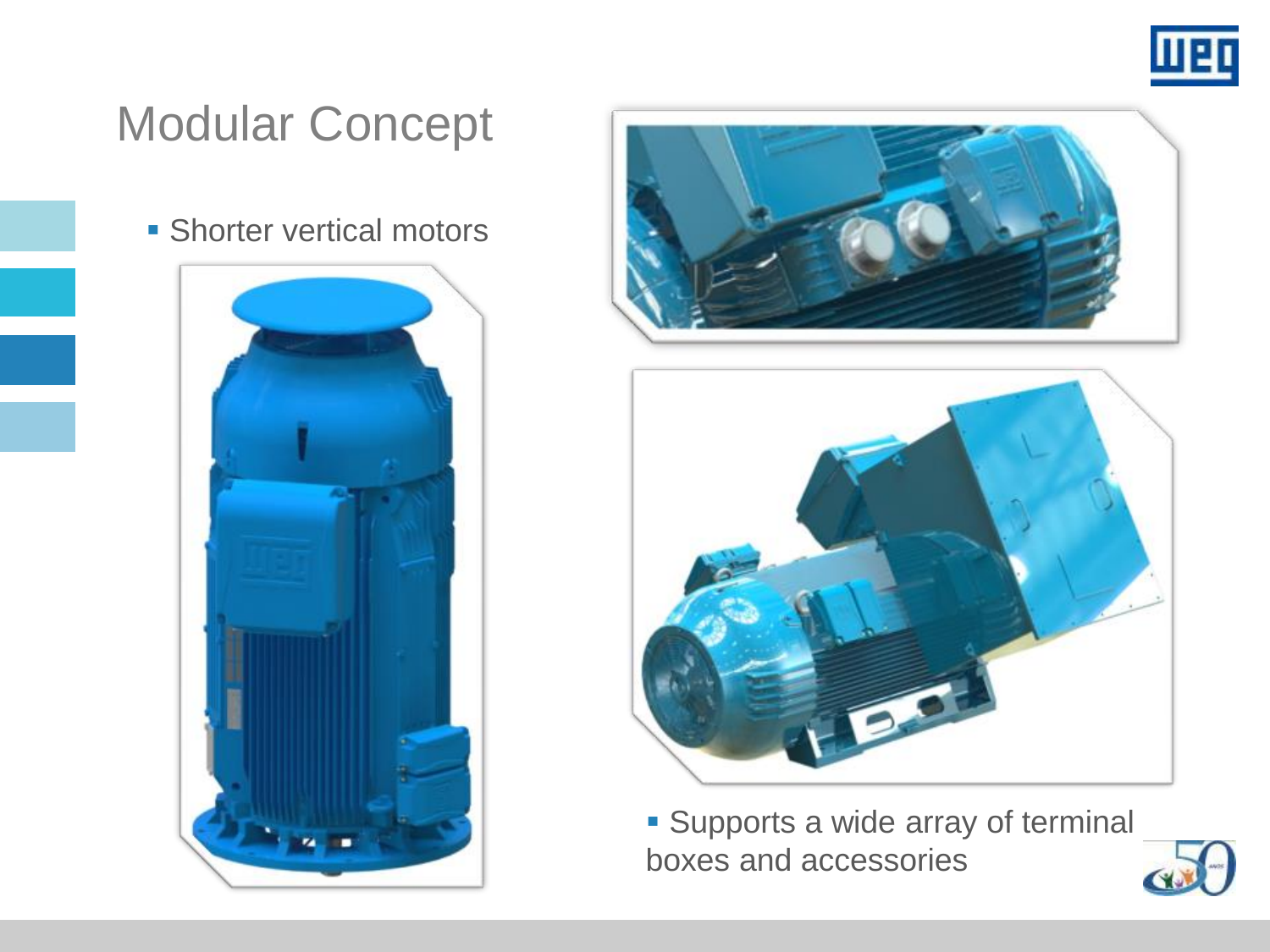